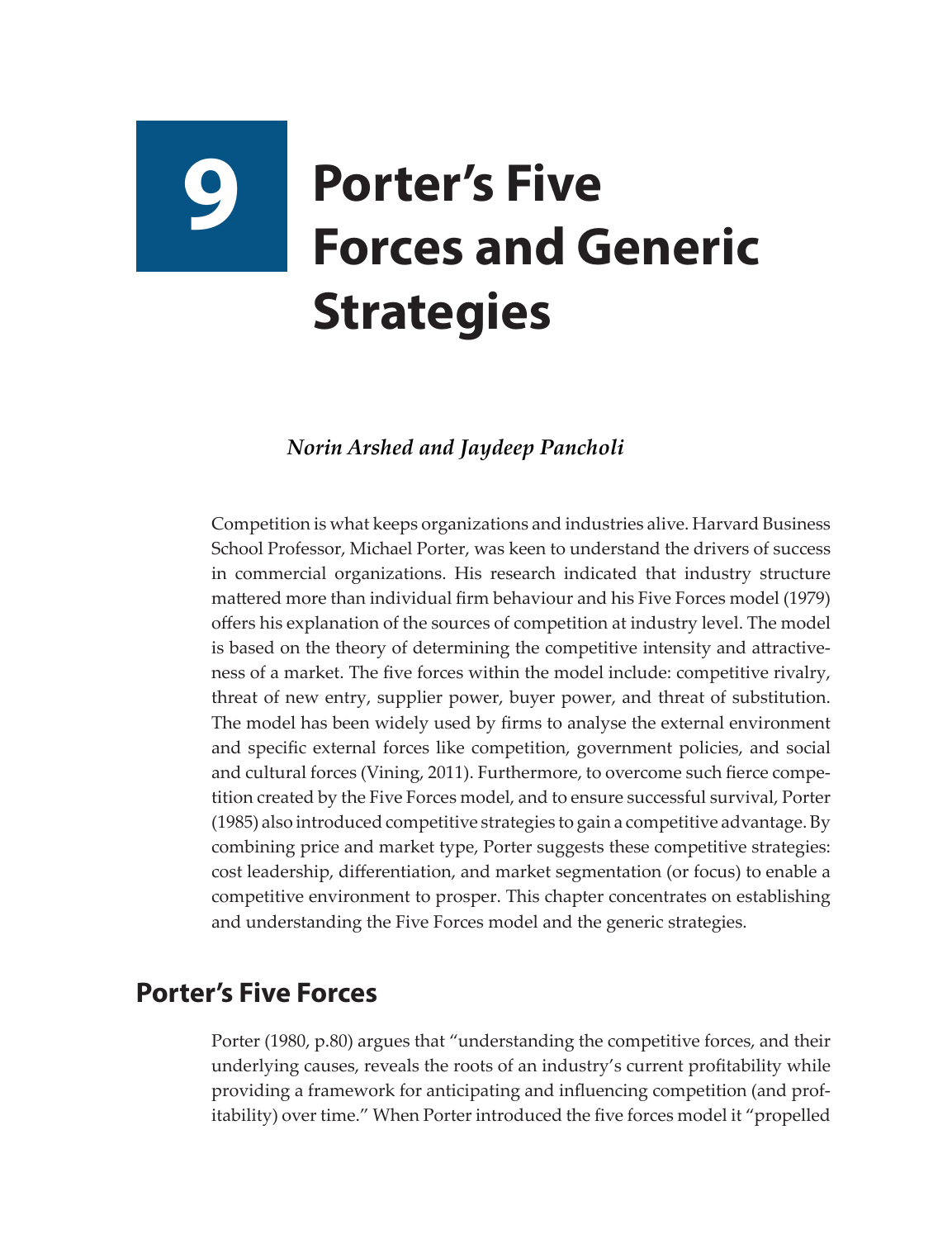strategic management to the very heart of management agenda" (Grundy, 2006, p.213). Over the years, Porter's model has offered the following insights and attributes into competitive industries:

- $\Box$  It implied micro-economic theory into just five major influences.
- $\square$  It effectively and before its time applied 'systems thinking'.
- $\Box$  It showed how 'competitive rivalry' is very much a function of the other four forces.
- $\Box$  It helped predict the long-run rate of returns in a particular industry.
- $\Box$  It went beyond a more simplistic focus on relative market growth rates in determining industry attractiveness.
- $\Box$  It helped combine input-output analysis of a specific industry with industry boundaries via entry barriers and substitutes.
- $\square$  It emphasized the importance of searching for imperfect markets, which offer more national opportunities for superior returns.
- $\Box$  It emphasizes the importance of negotiating power and bargaining arrangements in determining relative market attractiveness.
- $\Box$  It focused managers on the external environment far more than traditional 'SWOT' analysis. (Grundy, 2006, p. 215).



**Figure 9.1:** Porter's Five Forces Model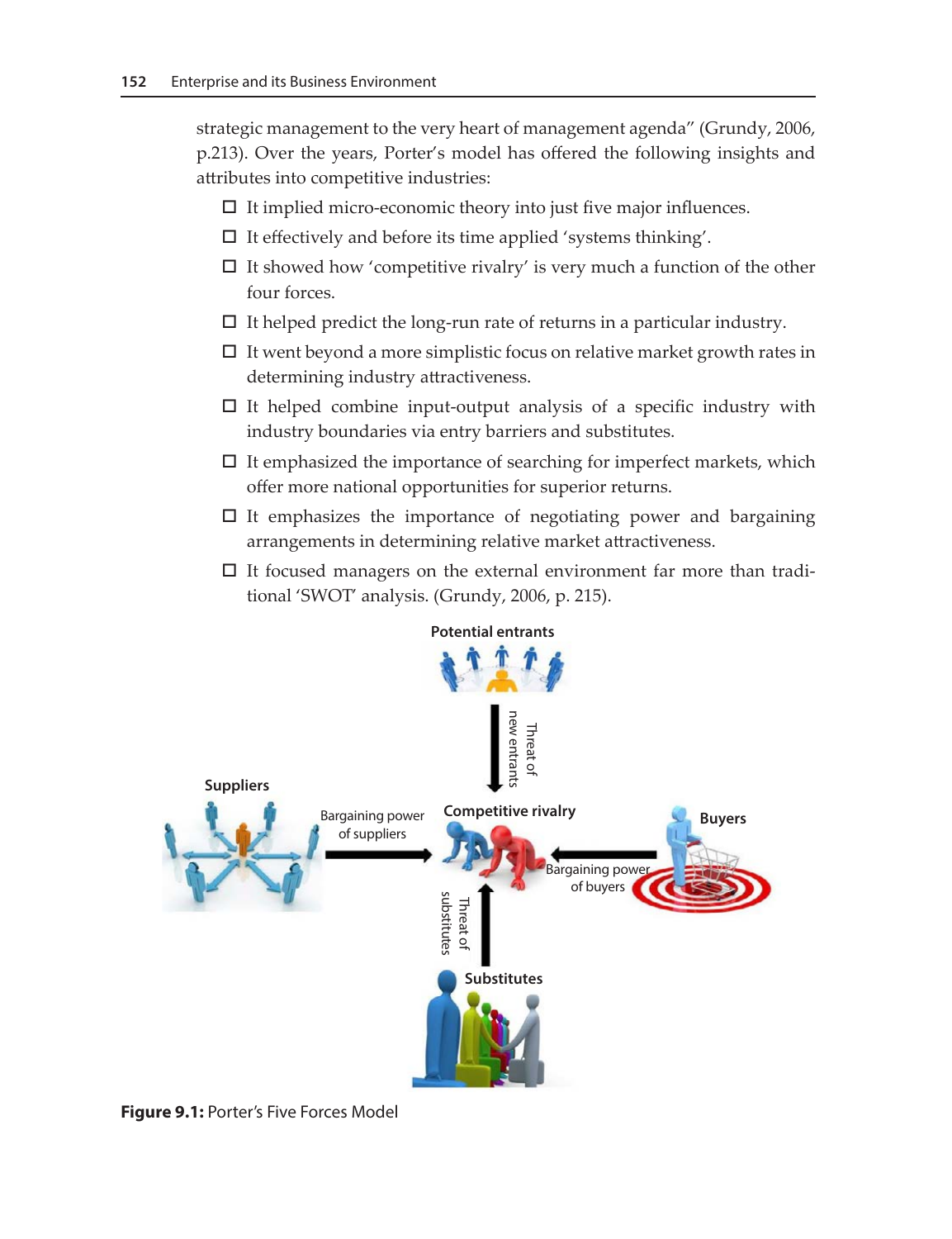As such, to ensure competitive advantage, strategists and organizations need to understand the forces that determine the state of competition in any given industry. The key five forces involve (Figure 9.1):

- **1** The **ease of entry** (dependent upon entry barriers),
- **2** The power of **buyers** and,
- **3** The power of **suppliers**, whereby the bargaining power of each group influences profitability,
- **4** The availability of **substitutes**, which could potentially include alternatives for consumers, and,
- **5** The degree of **rivalry** among competitors.

#### **Airline industry example**

In order to facilitate understanding of these five forces in practice, this chapter will examine each of these forces in relation to the airline industry. Before discussing each force it is important to provide an overview of the airline industry.

The airline industry has evolved over the last 60 years, with more than 8 million people flying daily (IATA, 2015), and 3.3 billion passengers flying in 2014 (equivalent to 44% of the world's population); the global airline industry turnover is estimated at \$743 billion in 2014 (IATA, 2014). Despite this evergrowing increase, in 2012 airlines made profits of only \$4 for every passenger carried (*The Economist*, 2014). This has been due to the intensive competition and de-regulation (Wang *et al.*, 2015) within the industry, causing price wars that have affected the industry as a whole.

## **Competitive rivalry**

Competitive rivalry has been described as the one of the most important of the five forces because it describes the degree of competitiveness amongst companies. If there are companies competing with each other, pressure leads businesses to change prices; this in turn may lead to price wars. Consequently, further investments into research and development may be made, while an increase in the drive for promotion, such as sales and marketing, might be warranted. Given this, organizations will need to increase their costs, in turn lowering their profits. There are a number of factors that determine the intensity of competitive rivalry (Table 9.1).